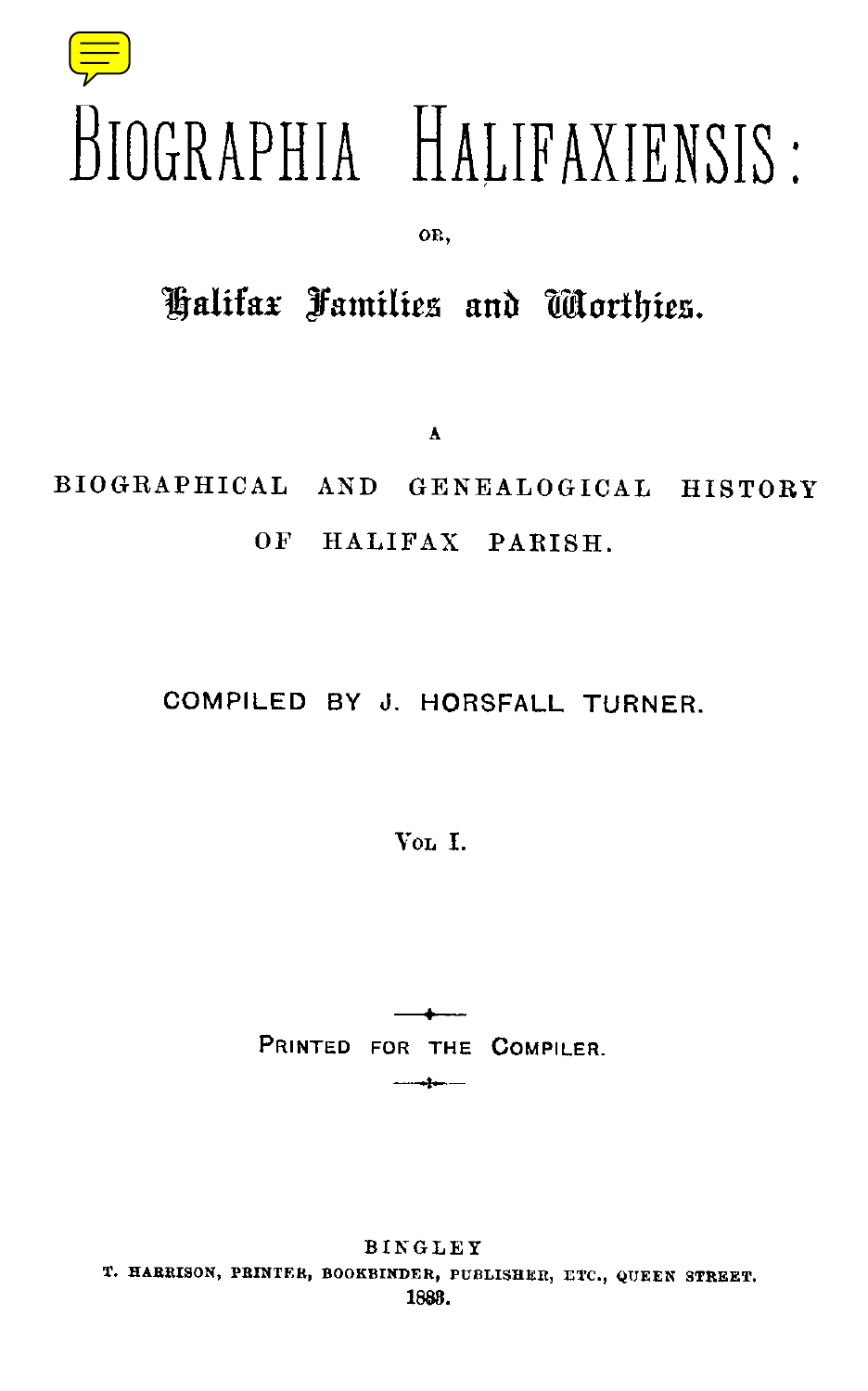

4

| REV. J. WATSON'S PORTRAIT, Frontispiece.            | $P_{AGE}$ |
|-----------------------------------------------------|-----------|
| PLATE I.-WATERHOUSE'S BRASS                         | 175       |
| LACY'S ARMS - -                                     | 165       |
| LACY'S GRAVESTONE -                                 | 165       |
| SAVILE'S<br>$, \,$                                  | 172       |
| II.-Dr. Favour's Monument<br>٠,                     | 157       |
| WATERHOUSE'S GRAVESTONE                             | 174       |
| SUNDERLAND'S<br>,                                   | 173       |
| III.-SAVILE'S MONUMENT AT ELLAND                    |           |
| WATERHOUSE'S, AT HALIFAX -                          | 175.      |
| $IV. - S$ avile's<br>,, at ELLAND                   |           |
| ,,<br>,,<br>,,                                      |           |
| V.-SLATER'S TOKEN<br>,,                             | 6         |
| LEAROYD'S,                                          | 5         |
| DOLLIFFE'S,                                         | 5         |
| Seal of Syon                                        |           |
| HALIFAX SEAL, 1662                                  |           |
| URN FOUND AT HALIFAX                                |           |
| IHC-JESUS. A "CHARM" CARVED ON OLD<br><b>HOUSES</b> |           |
| BRITISH CELT FOUND AT SKIRCOAT                      |           |
| <b>GIBBET AXE</b>                                   |           |
| GIBBET SCAFFOLD                                     |           |
|                                                     |           |

*\*\*\* The Pages engraved on the Plates refer to " Watson's Halifax.* "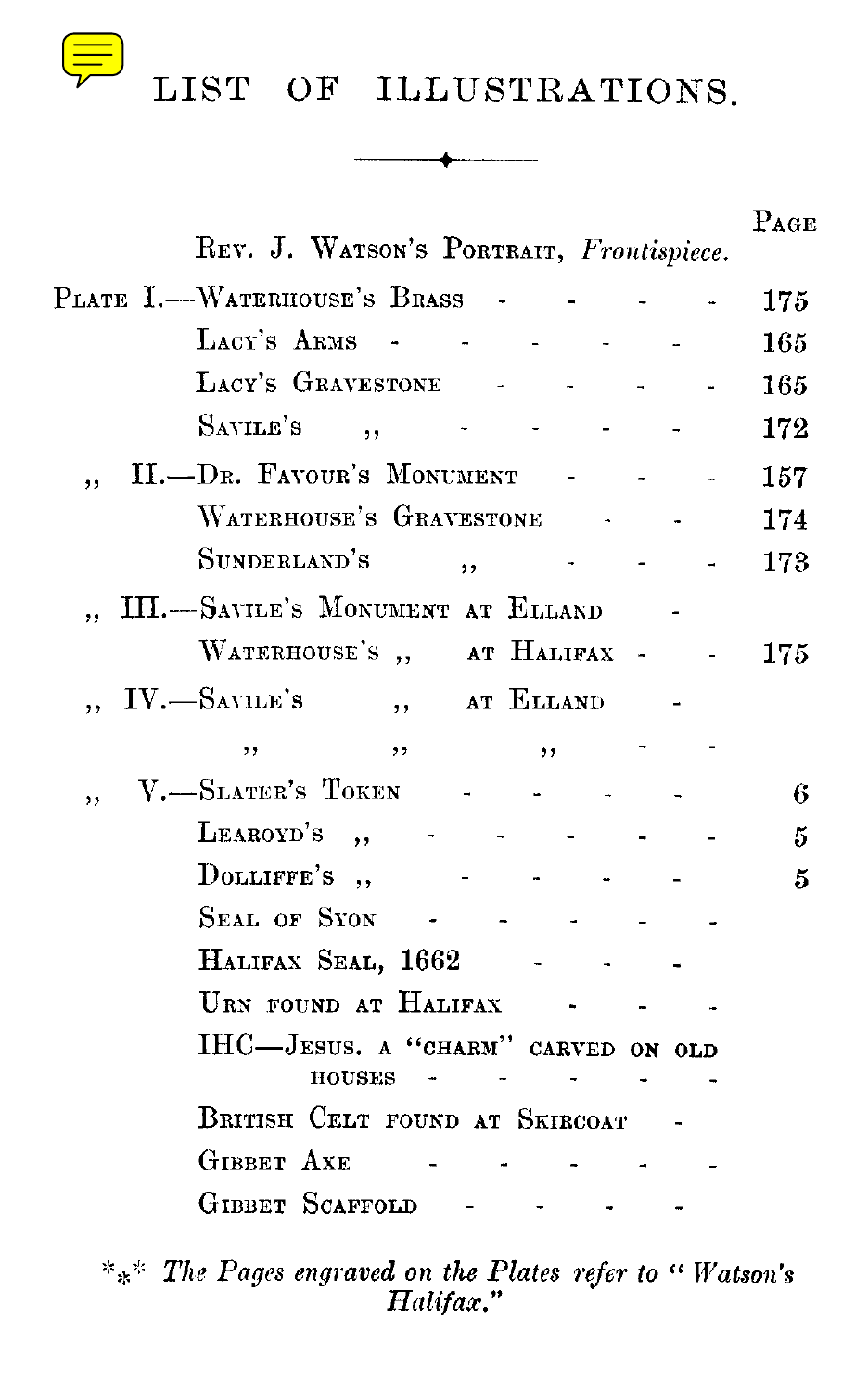INTRODUCTION .

 $N$  this volume, the reader has presented before him one half of Mr. Watson's "Halifax," (that is the

Biographical Portion), a book that is seldom found in the market, and fetches over four guineas when one is offered for sale. More than a hundred years have passed since the book was printed, and, as might be expected, many of the pedigrees require amplifying and correcting, and a large number of others, representing the leading families of the parish to-day,—the yeomanry of the past six centuries, demand admittance. Even some of Mr. Watson's " Worthies" require re-writing, as, for example, the Memoir of General Guest; and equally worthy "Worthies" have honoured the parish since his days, not to mention such as Capt. Hodgson, Bishop Horsfall, and others, that escaped the notice of our indefatigable historian. It was deemed just to leave Mr. Watson's collection as far as possible as he printed it, and thus build on his foundation. The Editor has promises of new pedigrees, revised ones, and original biographical sketches for the next volume, and respectfully solicits further assistance .

J. H . T.

IDEL, BRADFORD, DEc. 2ND, 1882.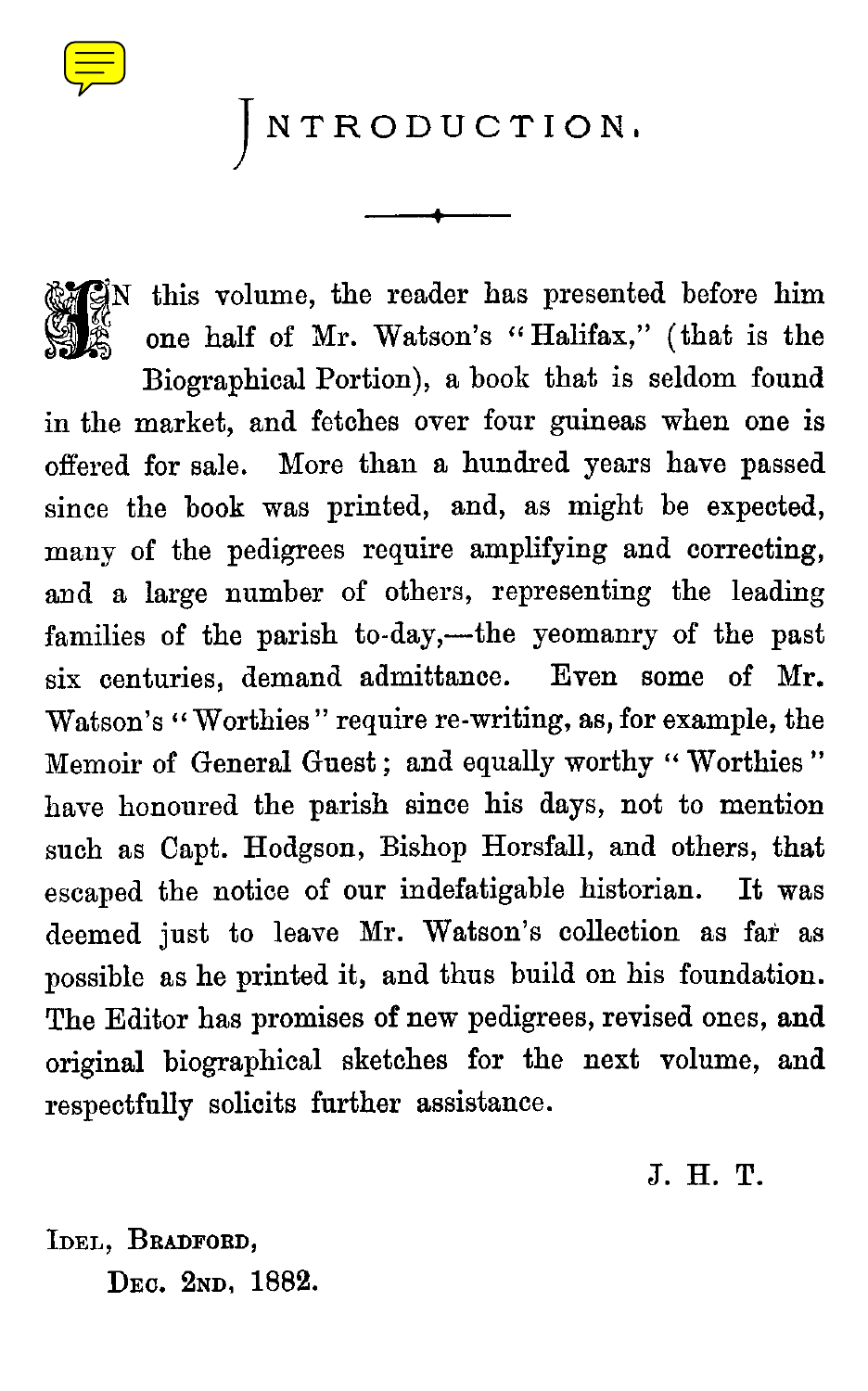

 $\overline{\mathbb{P}}$  CONTENTS.

-----<del>1</del>------

|                                   |               |                      |                      |           | PAGES.       |
|-----------------------------------|---------------|----------------------|----------------------|-----------|--------------|
| TRADESMEN'S TOKENS                |               | $\dddotsc$           |                      |           | 6<br>$5 -$   |
| LORDS HALIFAX: Montagu and Savile |               | .                    | 8<br>$7 -$           |           |              |
| CHARITABLE DONATIONS: Barkisland  |               |                      |                      |           | $8 -$<br>19  |
|                                   | Elland        |                      |                      |           | $20 -$<br>39 |
|                                   |               | Halifax              |                      |           | $39 -$<br>73 |
| BIOGRAPHICAL HISTORY OF PARISH    |               |                      | $73-139$             |           |              |
| COATS OF ARMS                     | $\ddotsc$     |                      |                      |           | $139-141$    |
| HALIFAX : Vicars                  | $\cdots$      | $\dddotsc$           |                      |           | $141-152$    |
| Lecturers                         |               | $\ddotsc$            | $\ddot{\phantom{a}}$ |           | $152-153$    |
| Epitaphs                          |               | $\ddotsc$            |                      |           | $153 - 176$  |
| <b>Testamentary Burials</b>       |               |                      |                      | .         | $177-178$    |
| Epitaphs<br>ELLAND:               |               | $\cdots$             |                      |           | $178-183$    |
| Curates                           |               | $\ddotsc$            |                      |           | 183          |
| Testamentary Burials              |               |                      | .                    |           | 184          |
| HEPTONSTALL: Curates              |               | $\ddot{\phantom{0}}$ |                      |           | 184          |
| <b>Testamentary Burials</b>       |               |                      |                      | .         | 185          |
| RASTRICK: Curates                 | $\sim$ $\sim$ | $\ddot{\phantom{a}}$ |                      |           | $185-186$    |
| RIPPONDEN: Epitaphs               |               | $\ddotsc$            |                      | .         | $186-187$    |
| Curates                           |               | $\ddotsc$            | $\ddotsc$            |           | $187-188$    |
| LUDDENDEN: Curates                |               | $\ddotsc$            |                      |           | 188          |
| COLEY: Epitaphs<br>$\sim$ $\sim$  |               | $\ddotsc$            |                      |           | $188-189$    |
| Curates<br>$\sim$                 |               | $\ddotsc$            |                      |           | $189-190$    |
| LLINGWORTH: Curates               |               | $\dddotsc$           |                      | $\ddotsc$ | 190          |
| <b>SOWERBY BRIDGE: Curates</b>    |               | $\ddotsc$            | $\ddotsc$            |           | 190          |
| LIGHTCLIFFE: Epitaphs, Curates    |               |                      |                      | .         | 191          |
| ST. ANN'S, SOUTHOWRAM : Curates   |               |                      |                      |           | $191 - 192$  |
| SOWERBY: Curates                  | $\ldots$      |                      |                      |           | $192 - 193$  |
| CROSTONE : Curates                | $\cdots$      | $\ddotsc$            | $\ddotsc$            | $\ddotsc$ | 193          |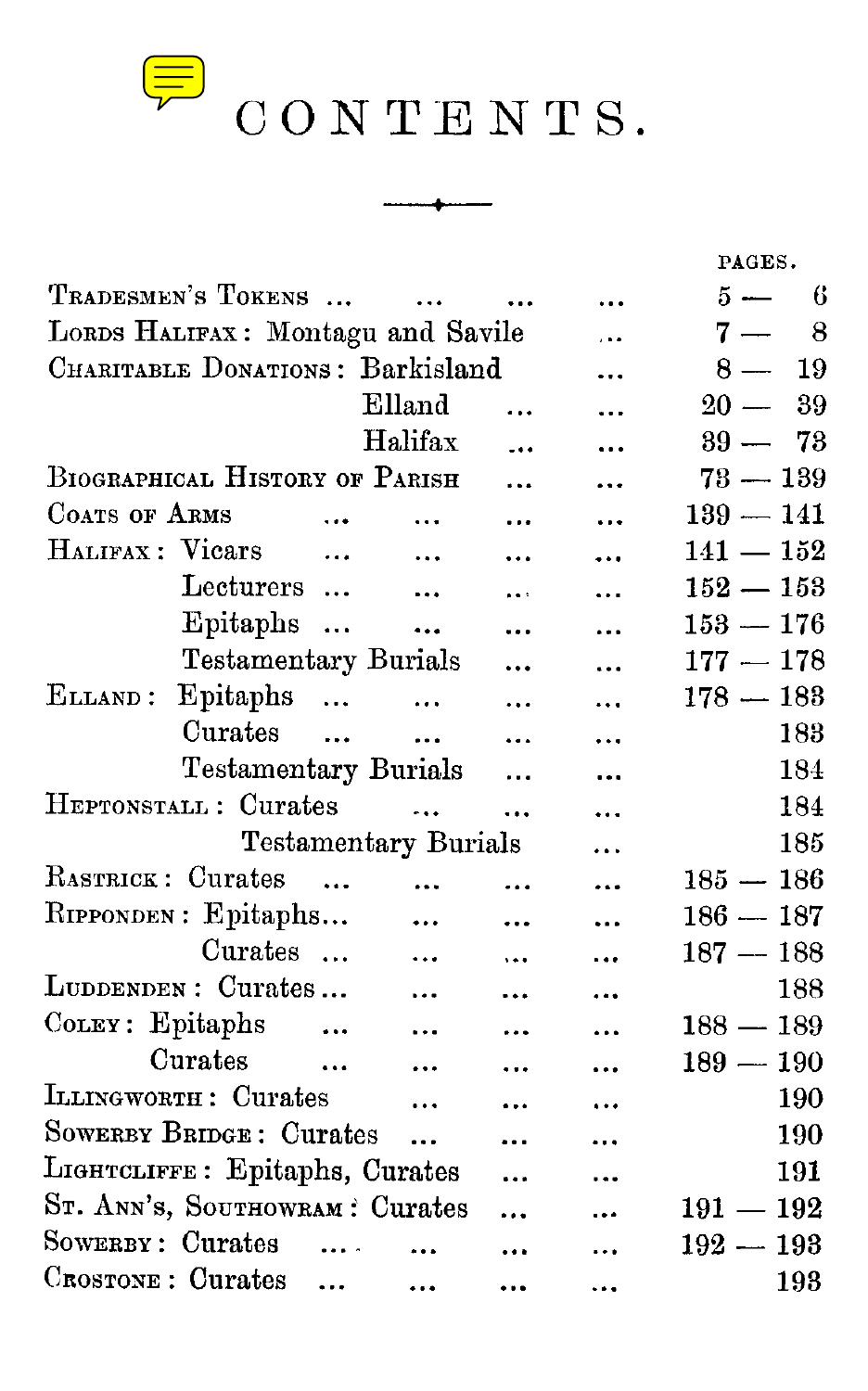

## CONTENTS .

**PAGES.**

| MANORIAL SURVEY, 1314              |                                                                      |            |           | $193 - 198$   |
|------------------------------------|----------------------------------------------------------------------|------------|-----------|---------------|
| EARL LEICESTER'S LANDS             |                                                                      | $\cdots$   | $\cdots$  | $198 - 199$   |
| CENSUS, 1763, &c.,                 | $\sim$ $\sim$                                                        | $\cdots$   | $\cdots$  | $200 - 201$   |
| PEDIGREES, Alphabetically arranged |                                                                      |            |           | $202 - 276$   |
| HALIFAX: Chantries                 |                                                                      | $\ddotsc$  | $\ddotsc$ | $276 - 283$   |
|                                    |                                                                      | Fountain's | $\ddotsc$ | $284 - 290$   |
|                                    | $\rm{Lands}$                                                         |            |           | $290 - 292$   |
|                                    |                                                                      |            |           | 292           |
|                                    | Lands St. John's, Jerusalem<br>belonging Lewis Priory<br>to Kirklees |            |           | 293           |
| ELLAND: Chantry                    | $\sim$ $\sim$ $\sim$                                                 | $\ddotsc$  | $\ddotsc$ | 297<br>$294-$ |
| HEPTONSTALL: Chantries             |                                                                      |            |           | 298           |
| LONGEVITY                          | $\ddotsc$<br>$\ddotsc$                                               | $\cdots$   |           | 298           |
| GIBBETTED PERSONS                  |                                                                      | $\dddotsc$ |           | $299 - 300$   |
| BENEFACTORS: Halifax               |                                                                      | $\cdots$   | .         | $300 - 307$   |
|                                    | Heptonstall                                                          | $\ldots$   | .         | $307 - 315$   |
|                                    | Hipperholme                                                          |            |           | $315-328$     |
|                                    | Midgley                                                              | $\cdots$   |           | $328 - 332$   |
|                                    | Northouram                                                           |            |           | $332 - 335$   |
|                                    | Norland                                                              | .          |           | $335 - 336$   |
|                                    | Ovenden                                                              |            |           | $336 - 338$   |
|                                    | Rastrick                                                             |            |           | $338 - 342$   |
|                                    | ${\rm Riskworth}$                                                    |            |           | $342 - 346$   |
|                                    | Stansfield                                                           |            |           | $346 - 349$   |
|                                    | Skircoat                                                             |            |           | $349 - 351$   |
|                                    | Sowerby                                                              |            |           | $352 - 362$   |
|                                    | Soyland                                                              | $\ddotsc$  |           | $362 - 366$   |
|                                    | Southowram                                                           |            |           | 366           |
|                                    | Warley                                                               |            |           | 367           |
|                                    | Wadsworth                                                            |            |           | 367           |
| <b>BISHOP COPLEY</b>               | $\sim$ $\sim$ $\sim$                                                 | $\ddotsc$  |           | 368           |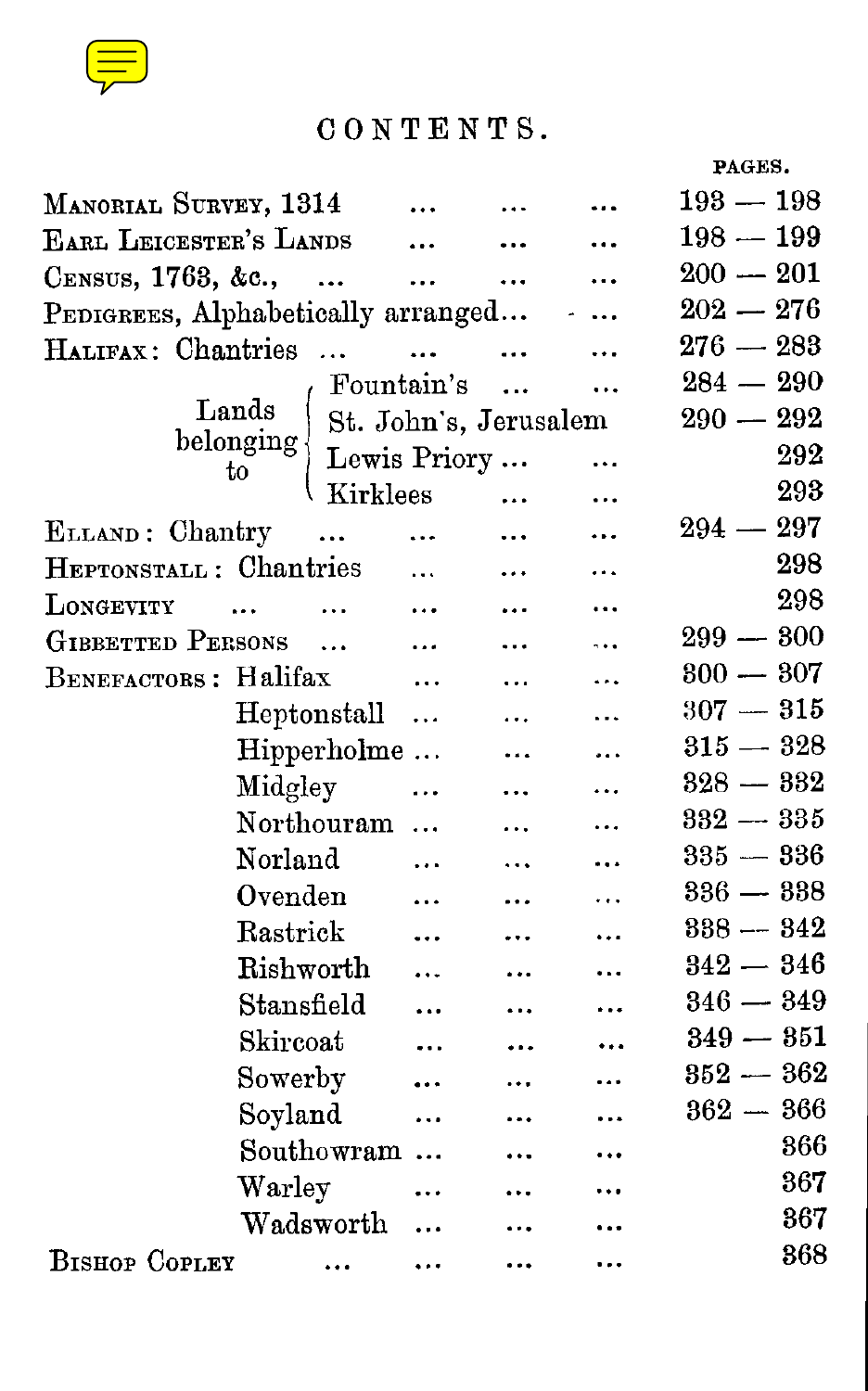# **Biographia Halifaxiensis .**

[FROM WATSON'S "HALIFAX," 4TO, 1775, AND JACOB'S

REPRINT (WITH ABRIDGEMENTS) OF THE SAME, 8vo.]

We\* shall now give some account of such tradesmens tokens as have been coined within this parish, and come to our knowledge.

First.—RICHARD DOLLIFFE. In the center a swan. Rev. round the edge, IN HALLIFAX. 1666. In the center, HIS HALFE PENNY. The Dolliffes were owners of the Swan inn, in Halifax, and if they had any arms this might belong to them.

Second,-EDWARD. NOVBLE. AT. YE. In the center, a Cock. Rev. IN. HALLIFAX. 1668. In the center, HIS HALFE PENY.

Third, - GABRIELL. LEAROYD. In the center,<br>
HEIR HALF PENY. Rev. HOLLIFAX. GL. 68. In THEIR HALF PENY. Rev. HOLLIFAX. GL. 68. the center, a full blown rose. These three were in the possession of the Rev. Mr. Watson, late rector of Stockport.<sup>†</sup>

Fourth,—On one side, JOHN . DEANE. 1667. In the center, IN. HALLIFAX. On the other side, GABRIELL. LEAROYD. In the center, THEIR HALF PENY. This belongs to Mr. Benjamin Bartlet, of London, late of Bradford, in Yorkshire, F. S. A.

\* Jacob's Edition, page 42. Mr. Watson writes, at page 70,-" I shall conclude this chapter with an account of such tradesmen's tokens as have been coined within this parish, and come to my knowledge." Jacob ungraciously ignores Mr. Watson's labours, omits the Author's name from the title-page, hides himself invariably in the editorial "We," and yet gives almost a literatim copy . He re-arranges some of the chapters, and omits the pedigrees and Latin sentences. He substitutes `says ' for `sais,' ' uncle' for ' unkle,' ' Eland' for ' Ealand.'

t These are in my possession, Watson .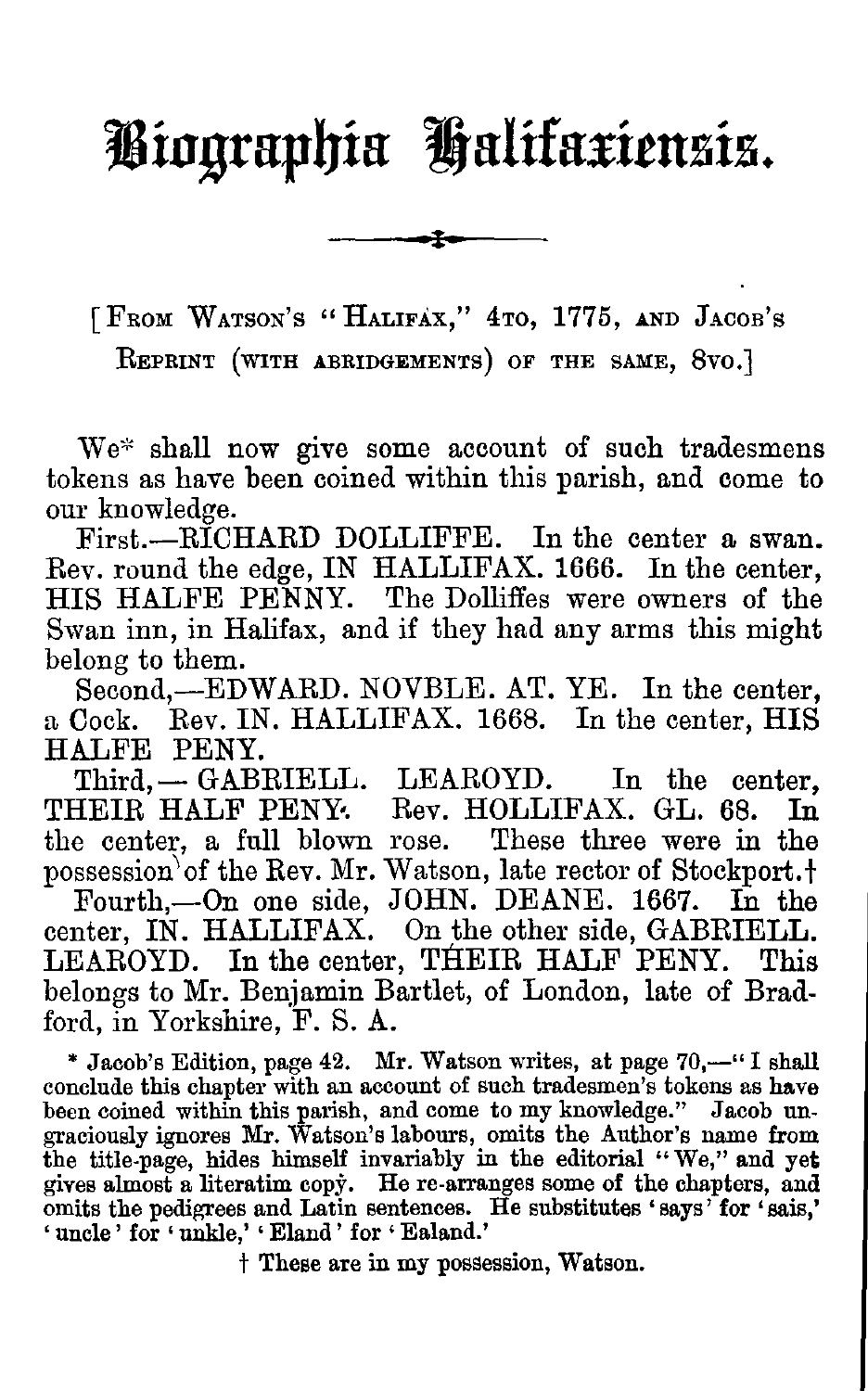Fifth,-JOHN. EXLEY. In the center, a crown over a cross patée. Rev. IN HALLIFAX. 1667. In the center, HIS HALFE PENNY.

Sixth,-JOHN. PARKER. 1667. In the center, on shield, the Drapers arms. These two also belong to Mr. Bartlet.

Seventh,-TIMOTHY OLEAROID. In the center, A PENNY. Rev. OF. HALLIFAX. 1670. In the center, a Dolphin.

Eighth,—HVGH. RAMSDEN IN. In the center, a full blown rose, seeded . Rev. STAINLAND. 1670. In the center, HIS PENNY .—These two last from copies in the hands of John Wilson, Esq; of Broomhead, in Yorkshire.

Ninth,—JOHN RHODES. In the center, a lion rampant.<br>Rev. IN. HALLIFAX. In the center,  $_{1.8}^{+R*}$  This, by its size, must have gone for a farthing. The lion rampart was probably part of a coat of arms, for Guillim, in his Heraldry, page 364. edit. 1724. says, "that Rodes of New Halifax, as he calls it, bore Argent on a cross engrailed between four lions rampant, gules five besants."

Tenth.—IOHN. CLAYTON. In the center, a swan. Rev. OF RIBONDIN. 1668. In the center, HIS HALF PENY. N.B. This John Clayton, was buried at Ripponden April 15, 1688, as appears by the register.

Eleventh,—ABRAHAM SLATER. In the center, a fleur de lis. Rev. OF EALAND. . . . In the center, HIS HALF PENY. These three\* last were in the possession of the late Rev. Mr. Watson aforesaid.

Snelling, in his View of the copper coin and coinage of England, page 27, in the list of places where he has found these tradesmens tokens to have been made, mentions Lightcliff, near Halifax, and at page 28, Stainland, in Yorkshire, both in this parish. At page 30, is the following coin engraved, ROBERT. WATMOVGH. 1667. In the center, A loaded horse . Rev. CARRIER FOR HALLYFAX. In center, HIS HALFE PENNY.

On the subject of these [" *nummorum famuli"* I] we shall only observe, that private persons, especially those in trade, found themselves under a necessity of assuming this power of coinage, owing to the want of copper money coined by authority; they first made their appearances about 1648,

These three are in my own possession, Watson.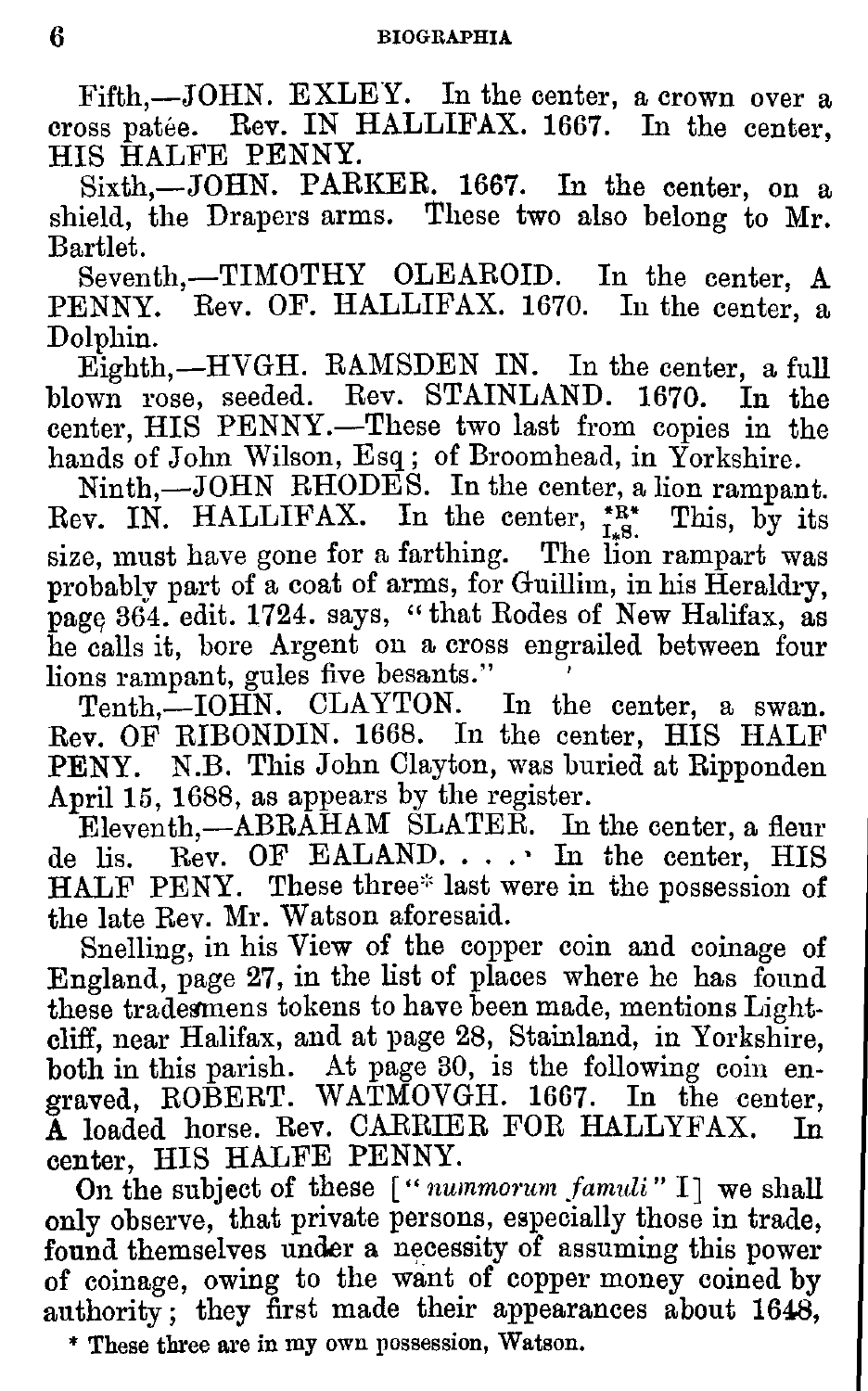and kept gradually increasing till 1672, when they were cried down by proclamation. **[A** few of the above (1, **8, 11,)** are engraved by way of specimen in the Miscellaneous Plate.<br>Watson.]

The town of Halifax has the honour to give title to the noble family of MONTAGU, of Horton, in the county of Northampton .—The first person on whom the dignity was conferred, was Charles Montagu, who, on the 4th of December, 1700, was made baron Halifax, in the county of York, with limitation of that honour to George Montagu, esq ; eldest son and heir of Edward Montagu, esq ; his eldest brother, and the heirs male of his body ; the reasons for this royal act of favour are copied from the preamble to the patent in Collins's Peerage, Vol. III. page 694. and are such as reflect the highest lustre on his character. His merit employed the pens of the best writers of the time, amongst the rest, the author of a poem in the Spectator, Vol . VIII. No. 620. to this purport,

Whom shall the muse from out the shining throng Select, to heighten, and adorn her song? Thee, Hallifax. To thy capacious mind, 0 man approv'd, is Britain's wealth consign'd. Her coin (while Nassau fought) debas'd and rude, By thee in beauty, and in truth renew'd, An arduous work ! Again thy charge we see, And thy own care once more returns to thee. 0 ! form'd in ev'ry scene to awe and please, Mix wit with pomp, and dignity with ease: Tho' call'd to shine aloft, thou wilt not scorn To smile on arts thyself did once adorn: For this thy name succeeding time shall praise, And envy less thy garter,\* than thy bays.

*\* He was knight of the garter .*

October 26, 1714, he was advanced to the dignity of earl of Halifax and viscount Sunbury, with limitation of those honours to his nephew above-mentioned, who succeeded to them on the death of his uncle, May 19, 1715. Previous to this, the town had given title to George Savile, who, in the 10th year of the reign of Charles II. was created baron Savile of Eland, and Viscount Halifax ; and in 1682, farther